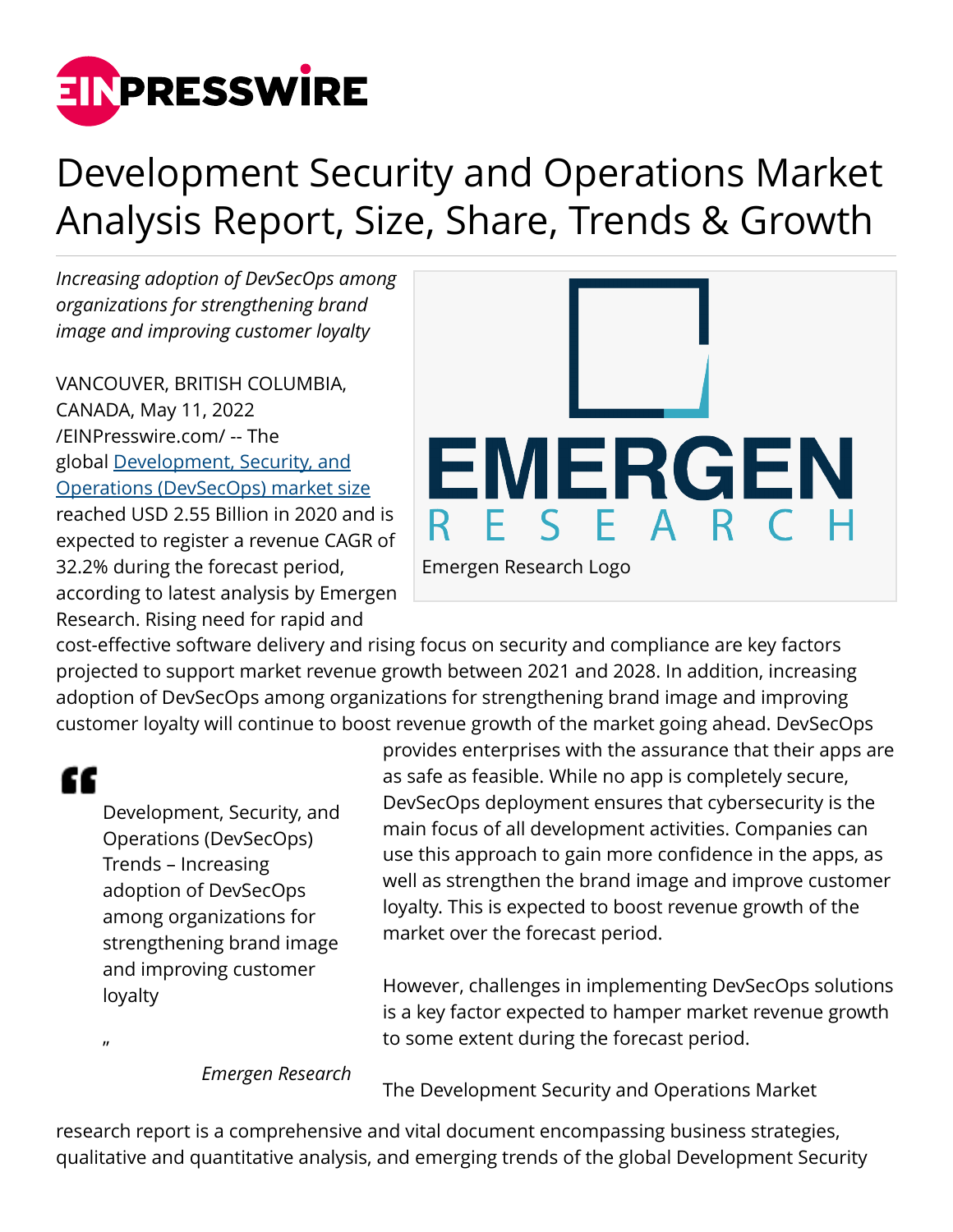and Operations market. The report offers in-depth research and assessment of the key elements of the global Development Security and Operations market. The research analysts have formulated this report through thorough primary and secondary research with a detailed analysis of the drivers, restraints, challenges, trends, and opportunities to provide a panoramic view of the Development Security and Operations market.

## Get a sample Report<https://www.emergenresearch.com/request-sample/877>

The competitive landscape of the report has been formulated by considering all the vital parameters such as company profiling, market share, recent developments and advancements, gross margins, product portfolio, revenue generation, financial standing, market position, and expansion plans. The report also discusses in detail the recent mergers and acquisitions, joint ventures, collaborations, product launches and brand promotions, agreements, corporate and government deals, and partnerships, among others. The report also sheds light on the recent technological developments and product advancements in the Development Security and Operations market.

## Key Highlights from the Report

Solution segment is expected to register steady revenue CAGR during the forecast period due to increasing adoption of DevSecOps solutions across various enterprises for ensuring security and collaboration among development and operation teams.

On-cloud segment is expected to register a significantly robust revenue growth rate over the forecast period due to rising need for reducing Operational Expenditure (OPEX) and increasing scalability.

North America is expected to register steady revenue growth rate over the forecast period due to robust presence of leading market players including Google LLC, Microsoft Corporation, Cloudflare, Inc., International Business Machines Corporation, and Ca Technologies Inc. among others, in countries in the region.

Furthermore, the report provides details about the new players entering the market, entry-level barriers and offers strategic recommendations to overcome those barriers to gain a substantial industry presence.

Key Players operating in the industry are:

Google LLC, Microsoft Corporation, Cloudflare, Inc., International Business Machines Corporation, Ca Technologies Inc., Micro Focus International plc, Synopsys Inc., Fastly, Inc., Array Networks, Inc., and Qualys, Inc.

In June 2021, Synopsys Inc. announced the acquisition of Code Dx, which is a supplier of security risk management systems that automates and optimizes the detection, prioritization, and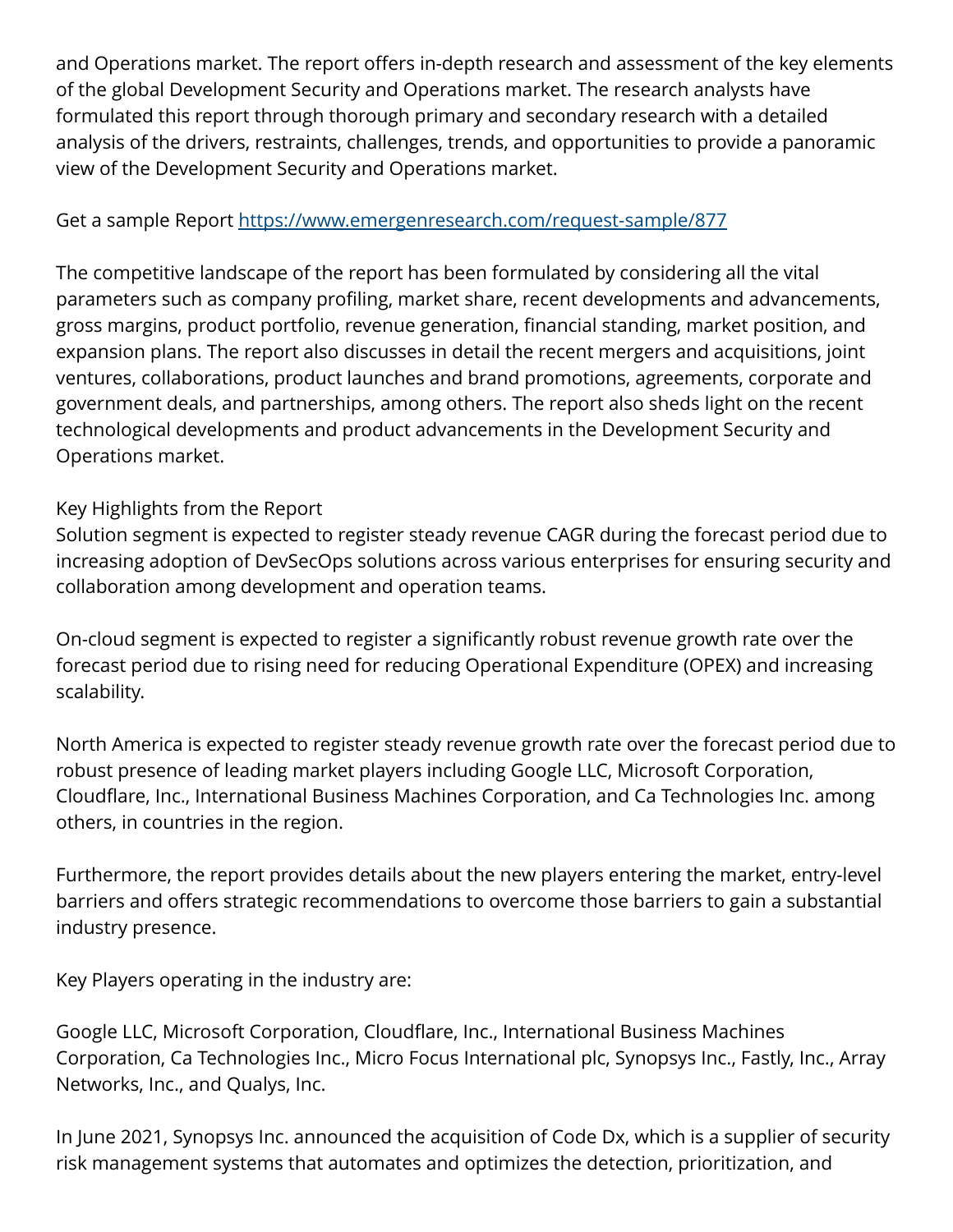mitigation of software vulnerabilities. The acquisition not only contributes to expanding Synopsys' vision for application security capabilities, it additionally provides both clients and prospects with a clear picture of the organizational risk related to software security.

To know more about the report, visit @ [https://www.emergenresearch.com/industry](https://www.emergenresearch.com/industry-report/development-security-and-operations-market)[report/development-security-and-operations-market](https://www.emergenresearch.com/industry-report/development-security-and-operations-market)

Emergen Research has segmented global Development, Security, and Operations (DevSecOps) on the basis of component, deployment, organization size, end-use, and region:

Component Outlook (Revenue, USD Billion; 2018–2028) **Solution** 

**Services** 

Professional Services

Managed Services

Deployment Outlook (Revenue, USD Billion; 2018–2028) On-cloud

On-premises

Organization Size Method Outlook (Revenue, USD Billion; 2018–2028) Large Enterprises

Small and Medium-sized Enterprises

End-Use Outlook (Revenue, USD Billion; 2018–2028) IT & Telecom

Manufacturing

**BFSI** 

Government

**Healthcare** 

Media & Entertainment

Retail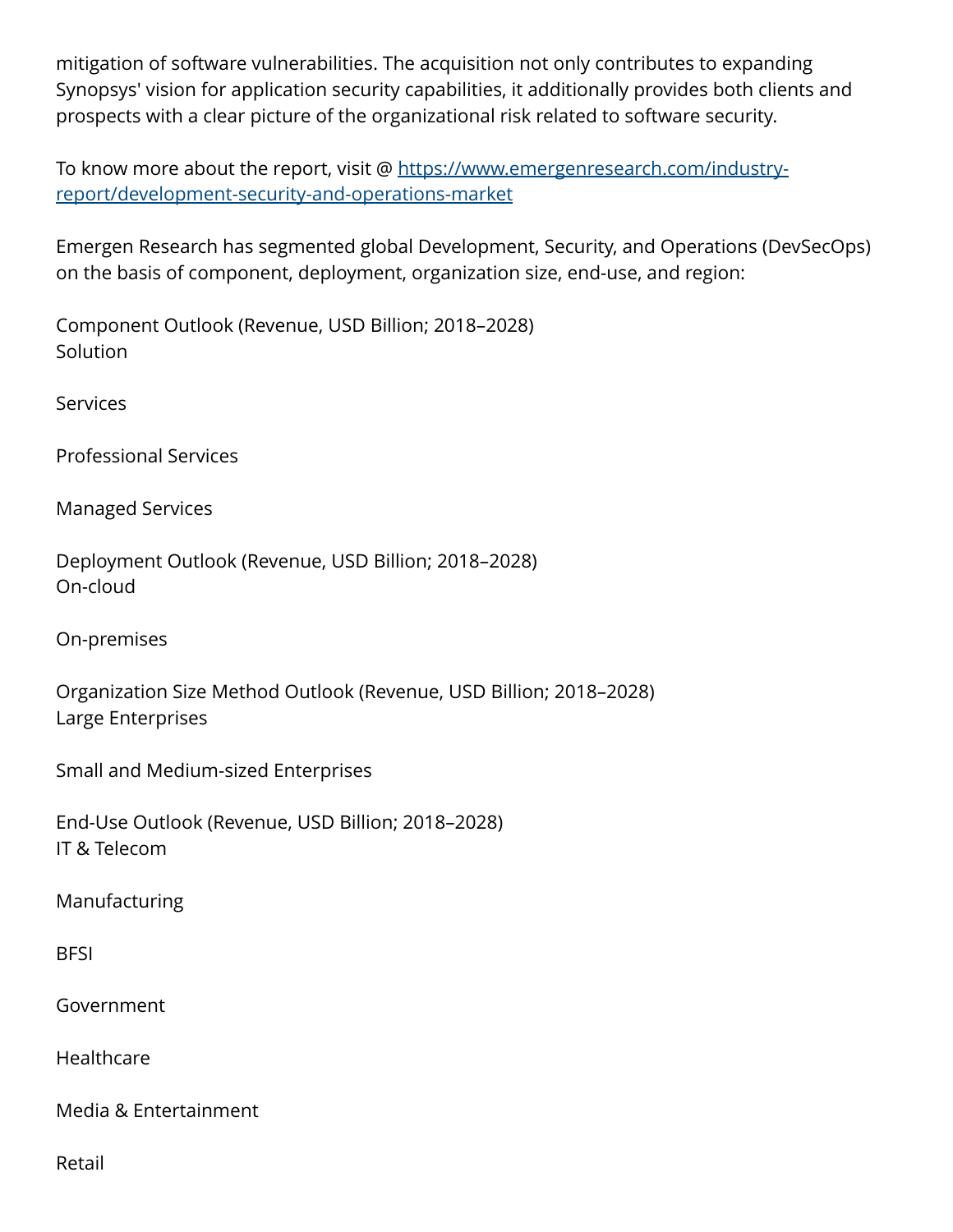Energy

Education

Travel & Hospitality

**Others** 

The Global Development Security and Operations Market is further analyzed across the key geographical locations where the market has expanded to a significant size. The key region analyzed are North America, Latin America, Europe, Asia Pacific, and Middle East & Africa. The report offers a country-wise analysis to provide a comprehensive analysis of the Development Security and Operations market in terms of production and consumption patterns, supply and demand ratio, import/export, revenue contribution, trends, and presence of prominent players in each region.

Regional Analysis Covers:

North America (U.S., Canada)

Europe (U.K., Italy, Germany, France, Rest of EU)

Asia Pacific (India, Japan, China, South Korea, Australia, Rest of APAC)

Latin America (Chile, Brazil, Argentina, Rest of Latin America)

Middle East & Africa (Saudi Arabia, U.A.E., South Africa, Rest of MEA)

For Customization:<https://www.emergenresearch.com/request-for-customization/877>

The all-inclusive report on the Global Development Security and Operations Market added by Reports and Data demonstrates that the global Development Security and Operations market is presumed to grow at a steady CAGR throughout the forecast timeline. The report analyzed the key market drivers, restraints, growth opportunities, investment opportunities, threats, and limitations of the Development Security and Operations market. The report also offers accurate forecast estimation at a global and regional level to impart a better understanding of the scope of the market.

Radical Features of the Development Security and Operations Market Report:

The report encompasses Development Security and Operations market overview along with market share, demand and supply ratio, production and consumption patterns, supply chain